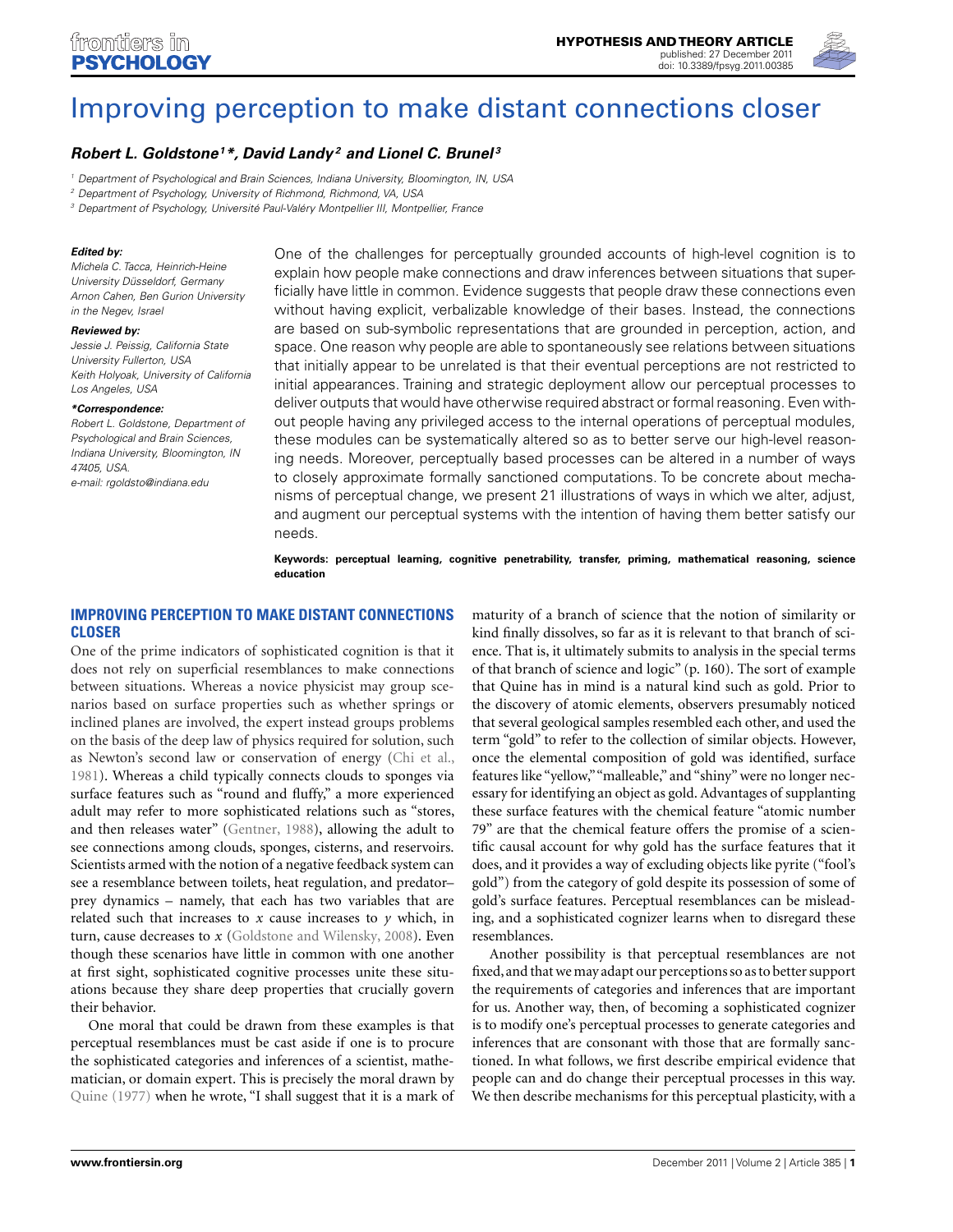particular eye toward exploring the cognitive penetrability of these perceptual adaptations.

# **MAKING DISTANT CONNECTIONS**

The examples of high-level cognition described above have a commonality – they all involve making connections between apparently distant scenarios, and/or splitting apart apparently similar scenarios. For example, an informed chemist connects a gold nugget to liquid gold dissolved in an alkaline solution, and differentiates it from pyrite. One way to draw inferentially productive yet distant connections is to equip oneself with an appropriate theory. This is the approach pursued by [Quine](#page-9-0) [\(1977](#page-9-0); see also, [Goodman,](#page-8-0) [1972\)](#page-8-0). A recently growing body of psychological evidence indicates a second way that is grounded in perception and action. Researchers in language, transfer, analogy, and cognition have found cases of people drawing connections between situations that do not seem to be superficially related. Much of this research has been associated with embodied and grounded cognition, an approach that argues that cognition is grounded in perception and action processes, rather than being associated with purely formal, amodal processing [\(Barsalou, 2008](#page-8-0)). This is an intriguing connection because of the *prime facie* tension between grounded accounts of cognition and connections being drawn that are not supported by perception. If cognition is inherently grounded in perception, then how are these superficially distant connections being made?

## **IMPLICIT ANALOGICAL TRANSFER VIA PERCEPTUAL PRIMING**

One possible answer is provided by an experiment on transfer of learning by [Day and Goldstone](#page-8-0) [\(2011](#page-8-0)). Their participants interacted with two systems that were superficially dissimilar, but both required participants to apply forces that either reinforced or opposed the system's natural resonance. The first scenario (see **Figure 1**), featured an oscillating ball suspended between two vertical poles by a rubber bands. If the ball is displaced to the right of center, then the red rubber band on the left will pull the ball back to the left. If the ball is displaced to the left, then the blue rubber band on the right will pull the ball back to the right. Given the absence of friction in the system, any perturbation of the ball's horizontal position leads to an undampened oscillation. The participants are able to apply a rightward force to the ball via a fan positioned on the left side of apparatus and facing to the right. By timing when the fan is turned on, the participants' task is either to stabilize the ball at the apparatus' midpoint without movement, or to get the ball to reach the extreme right side of the apparatus, as indicated by the checkered triangle in **Figure 1**. A Flash implementation of the simulation can be accessed at http://cognitrn. psych.indiana.edu/complexsims/Oscillatingball.html. To solve the stabilize task, the participants should turn on the fan whenever the ball is moving to the left, regardless of the ball's horizontal position. To solve the extremitize task, the participants should turn on the fan whenever the ball is moving to the right, so as to reinforce the ball's own movement.

After exploring this first simulation for several minutes, participants are given a second task without any indication of its relation to the first task. In this task, participants assume the role of mayor of a city. Whenever the population of the city is higher than 500,000, there is an intrinsic tendency for the population



to decrease because of overcrowding, traffic jams, and expensive housing. Whenever the population is less than 500,000, there is a tendency for the population to increase because of living ease and inexpensive housing. Participants are given one of two goals as mayor: to stabilize the population at 500,000 citizens without fluctuation, or to make the population reach 1,000,000. To achieve these goals, participants can strategically deploy "media campaigns." At the beginning of each discrete year of the simulation, participants decide whether they will initiate a media campaign that adds a positive constant to the natural annual change (velocity) of the population.

The two tasks are isomorphic systems, governed by the same equation: velocity<sub>t+1</sub> = velocity<sub>t</sub> + *C* × (midpoint – position) + *F*, where *C* is a constant, and *F* is the force that the participant strategically adds. There is a rigorous analogy in which the ball's position corresponds to the size of the population, the velocity of the ball corresponds to the year-to-year change in population, and turning on the fan corresponds to initiating a media campaign. Participants demonstrated sensitivity to these correspondences because they solved population problems more quickly when they were preceded by a congruent version of the ball task. That is,when both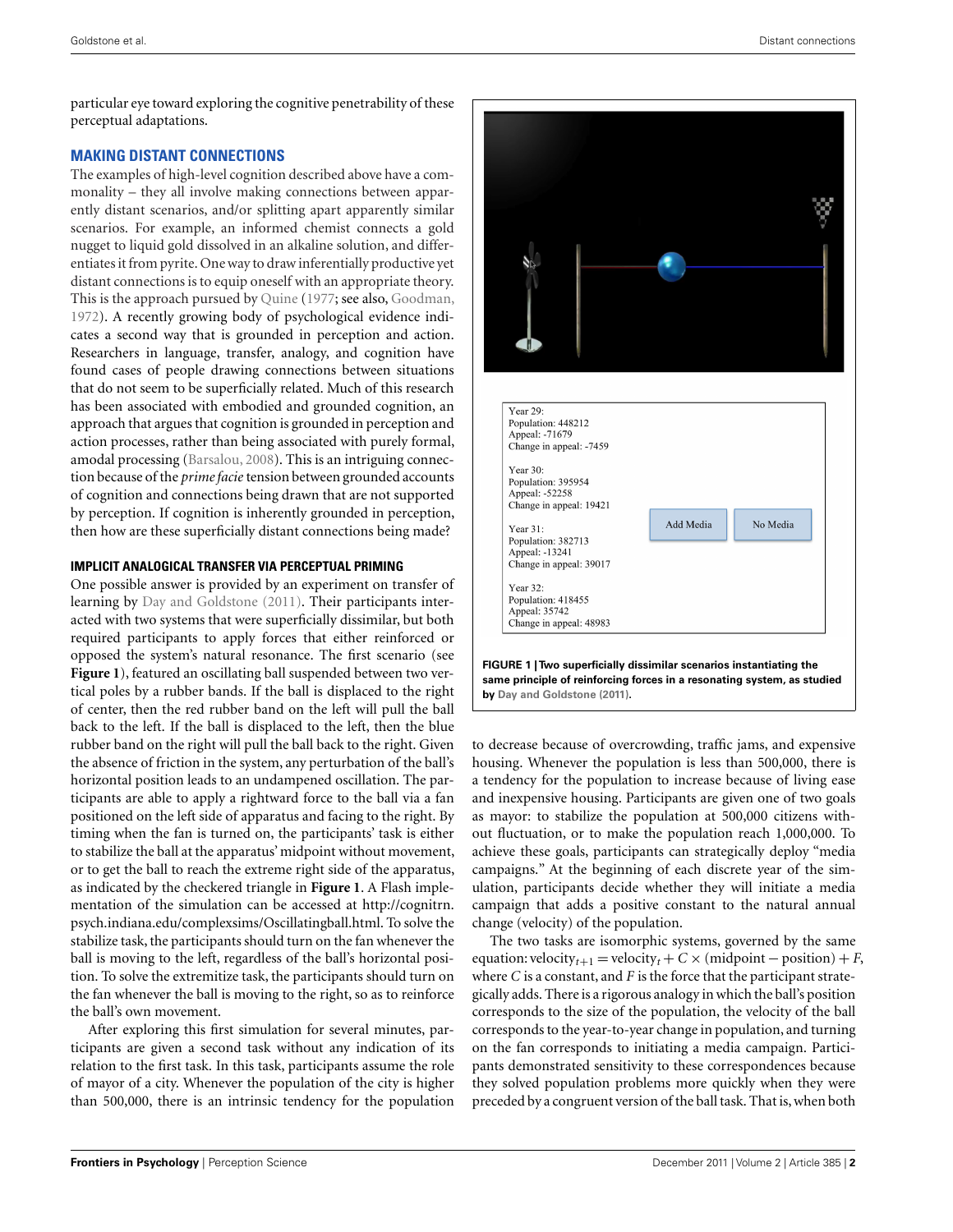tasks involved stabilize goals, or when both tasks involved extremitize goals, solutions were found more quickly than when one task required stabilization while the other required extremitization.

Interestingly, positive transfer between congruent simulations was found even when participants did not see any connection between the simulations, and could not correctly draw the correspondences listed in the previous paragraph. Similarly, when the correspondences were explicitly pointed out to participants, this did not increase the difference between congruent and incongruent conditions when performing the transfer task. In fact, the advantage of congruent over incongruent simulations was equally large when participants did versus did not demonstrate an understanding of the valid correspondences between scenarios. The observed transfer seems to be mediated by implicit priming, rather than strategic application of explicit schemas. The transfer also appears to be perceptually grounded because swapping the side of the fan from the left side (facing right) to the right side (facing left) eliminated transfer. Our interpretation of this effect is that people naturally understand population as a variable that goes from small values on the left to large values on the right, recruiting space to understand the numeric variable of population. Transfer is found only when the spatial relations in the ball scenario naturally align with the spatial interpretation of population.

The observed successes and failures of transfer across the ball and population scenarios point to both the power and fragility of perceptually grounded representations. These representations have the power to bridge across scenarios from different domains and with different interfaces, graphical elements, and timings. However, they are also fragile in that they depend upon the preservation of spatial relations that are not intrinsic to the underlying formal equations. The answer provided by these experiments to the question "If cognition is inherently grounded in perception, then how can connections be made between superficially dissimilar domains?" is that people naturally and automatically translate scenarios that are not directly spatial into spatial representations, and perceptual priming can occur between these transformed representations. In fact, perceptual priming can provide a vehicle for transfer even when more explicit, strategic avenues to transfer, such as abstract schemas [\(Gick and Holyoak](#page-8-0), [1983](#page-8-0); [Detterman](#page-8-0), [1993](#page-8-0)) or mathematical formulae [\(Ross](#page-9-0), [1987](#page-9-0)) fail. Perceptual priming is effective for linking superficially dissimilar situations because people are habitually reinterpreting situations and translating them into (recently) familiar, frequently spatial, representations.

While the observed transfer apparently derives from spatial and dynamic representations, transfer is not always maximized by presenting a situation with its most intuitive embodiment. In fact, [Byrge and Goldstone](#page-8-0) [\(2011](#page-8-0)) provide evidence that transfer from the ball to population situation is fostered by decoupling one's manual interaction with the ball simulation from its underlying resonance dynamic. The relatively unintuitive act of moving a switch to the left to make the fan blow rightwards results in better transfer to the population than when one's manual direction of motion is congruent with the fan's direction of force. The problem with incorporating highly intuitive perceptions and actions into a simulation is that people's knowledge of the simulations may become too closely tied to these groundings. If the subsequent situation does not share these groundings, then an opportunity

for transfer may be missed. This result is consistent with earlier results showing that idealized, but still spatial, representations can produce particularly transferable knowledge by loosening the dependency between one's understanding of the principle and one's apprecia[tion of the particular training domain \(](#page-8-0)Goldstone and Sakamoto, [2003;](#page-8-0) [Son et al., 2008;](#page-9-0) [Son and Goldstone](#page-9-0), [2009](#page-9-0)). Together with results suggesting that some action congruity effects are mediated by subjective construals rather than low-level bodily actions [\(Markman and Brendl](#page-9-0), [2005](#page-9-0)), these results speak against naïvely assuming that more intuitive embodied representations will always yield superior transfer.

## **OTHER CASES OF GROUNDED BUT SUPERFICIALLY DISTANT CONNECTIONS BEING MADE**

The above case study of cross-situational transfer that is grounded but nonetheless distant is not altogether unique. Other researchers have found examples of implicit transfer between structurally related situations despite a lack of conscious appreciation of the connection between the situations. People can solve a problem involving an "inhibition" strategy more quickly when another superficially dissimilar problem requiring inhibition was seen the previous day, even when they do not report noticing the relationship between the tasks [\(Schunn and Dunbar](#page-9-0), [1996\)](#page-9-0). Likewise, [Gross and Greene](#page-8-0) [\(2007](#page-8-0)) have reported that the global structural relationships within a set of items (e.g., transitive or transverse relationships) may be transferred to a new set without participants' awareness. As a final example, structural relations involving relative clauses and scoping have been shown to transfer from mathematics equations to written sentences [\(Scheepers et al.](#page-9-0), [2011](#page-9-0)). Transfer across these kinds of situations have been modeled by relational priming using automatic spreading activation in neural networks [\(Kokinov and Petrov, 2001](#page-9-0); [Leech et al.](#page-9-0), [2008\)](#page-9-0). Some results suggest that relational priming is not always automatic, but rather requires that people engage in cognitive processing that is sensitive to relations [\(Spellman et al., 2001\)](#page-9-0). In any case, these situations provide examples of transfer across apparently dissimilar entities that reveal natural ways for people to construe their world. As with the earlier ball–population example, a crosssituation connection is forged because it does not require the cognizer to explicitly put the connection into words or equations, but rather only requires the same, grounded system to be recruited in different situations.

Another example of this generalization-by-conservation-of-systems mechanism is [Hills et al.](#page-8-0) [\(2008](#page-8-0), [2010](#page-8-0)) study of exploration and exploitation actions. They hypothesized that many situations fundamentally feature a decision about how much to explore new options versus exploit the options previously explored, and that there could be transfer across tasks that involve similar choice points along this tradeoff. To test this, they gave participants an initial task requiring them to forage for spatially distributed resources that were either clumped in discrete clusters or scattered. In a second task, participants came up with as many words as possible by rearranging sets of letters, exchanging old sets for new when they believed that they had effectively exhausted the potential words from their current set. Participants who foraged for distributed resources tended to exchange letter sets more often than participants who foraged for clustered resources, consistent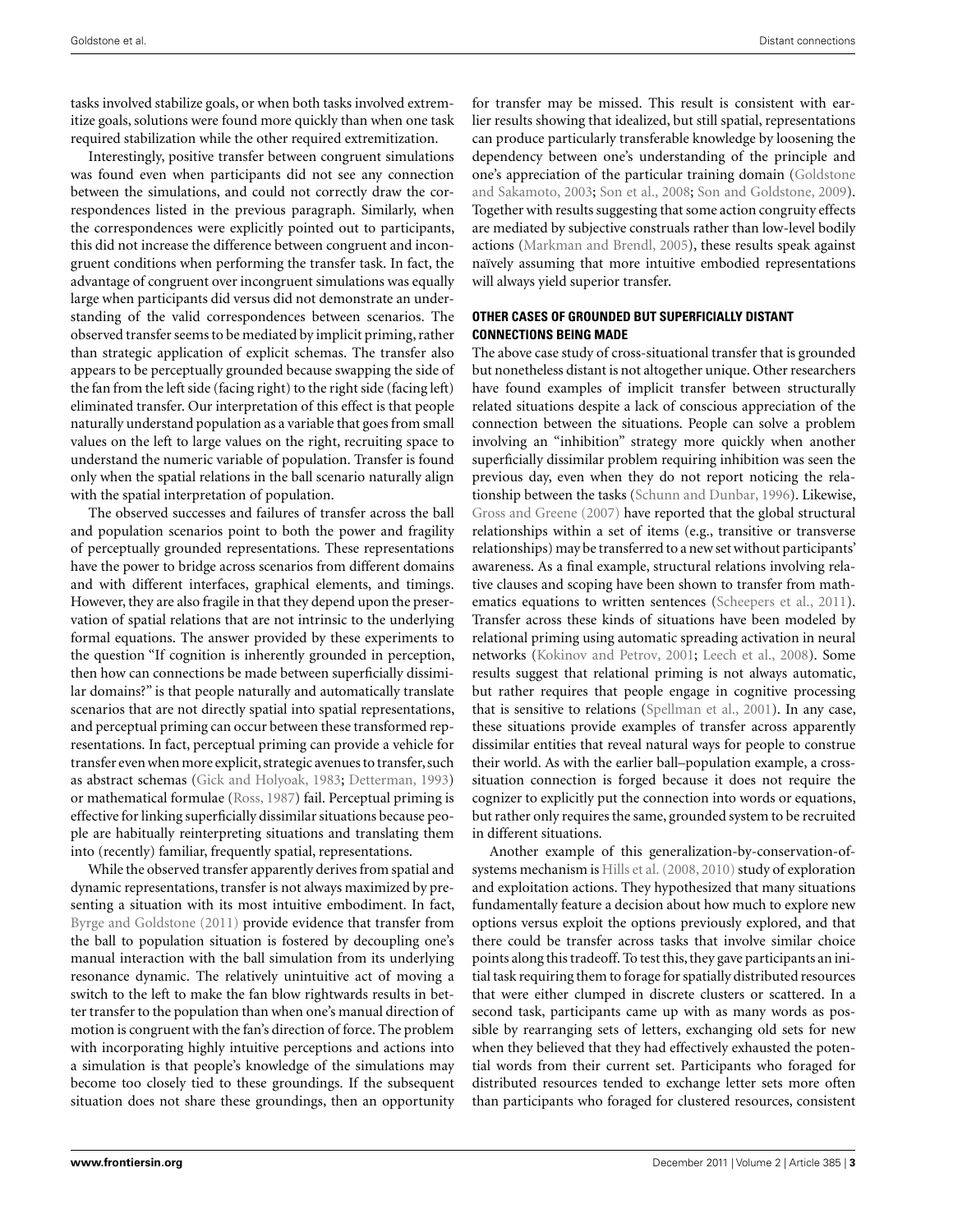with the idea that training in a task that promotes exploration leads people to more exploratory behavior in a second task. Hills et al. speculate that this cross-task transfer may be mediated by dopamine. When clustered resources are present in the foraging task, then dopamine may be released as regions of highly concentrated resources are found. Dopamine is associated with an increased tendency to exploit currently known options. If this is the case, then the observed cross-task priming may be due to increased levels of dopamine in the clustered resources condition that simply remain active during the word formation task, leading to greater perseveration with a given letter set (exploiting known options). By this account, even without participants consciously appreciating that both tasks involve decisions to explore or exploit (post-experimental interviews indicated that participants did not explicitly make this connection), neural underpinnings are sensitive to the amount of exploration and exploitation required for a task, and transfer is simply a form of priming via shared task requirements.

Regardless of whether the dopaminergic hypothesis is correct, this form of explanation provides a general template for how grounded and embodied accounts of cognition can nonetheless produce surprisingly far transfer. Transfer can seem far to us because we do not have privileged access to the primitive components and parameters underlying our cognitive processes. Our conscious reflection prominently features words and justifications. However, the actual mechanisms that allow us to solve problems presented in computer simulations, recognize that a problem can be solved be inhibition, and decide whether to gamble on a new set of letters may feature other cognitive components. In particular, these components may be more perceptual, spatial, embodied, and diffuse than our reflections suggest. In these cases, transfer only seems far because we are biased to measure distance in terms of verbally expressible schemas. Perception and action provide us with unexpected connections that seem to depend on complex rationales, but this is only because our expectations are based on our consciously available justifications rather than our actual cognitive mechanisms.

#### **ATTENTION TO THE VISUAL OBJECTS OF MATHEMATICS**

Mathematical reasoning is a good place to look for connections between perception and high-level cognition. Mathematics is perhaps the pinnacle of cognitive abstraction. Mathematicians, even more so than physicists and computer scientists, strive to develop theories for increasingly general domains, covering more superordinate categories, and for more universal cases. Any particular mathematical tool, say combinatorics, can be applied to countless domains, ranging from bathroom tiling to lotteries. Much of this generality comes from the application of symbol systems, such as variables, equations, set theory, and predicate logic. These symbol systems confer on their user an ability to transcend the details of a particular domain. Given the critical role that symbol systems play in granting a cognizer distance from a domain, it is understandable that researchers have contrasted symbolic cognition from embodied cognition [\(Lakoff and Nuñez, 2000\)](#page-9-0).

Yet, it is also worth remembering that symbol systems are physical themselves [\(Newell and Simon](#page-9-0), [1976](#page-9-0)). This is especially true for external symbol systems such as mathematical notation. Rather

than pitting symbolic processing versus perceptually grounded processes, we have found it productive to understand symbolic processing *via* perceptually grounded processes. Mathematical notation has changed over the millennia to be easily processed by humans [\(Cajori](#page-8-0), [1928\)](#page-8-0), but in addition, people change over the course of their lifetimes to more effectively manipulate and process mathematical notations. This latter, human, adaptation provides an excellent example of bridging perception and cognition by adapting perception to fit the needs of cognition that is engaged in symbolic processing.

In one line of experiments, we have studied how attentional proc[esses are trained to facilitate algebraic reasoning \(](#page-8-0)Goldstone et al., [2010](#page-8-0)). In particular, in algebra, there is an established convention of order of operations such that  $3 + 4 \times 5$  equals 23  $[3 + (4 \times 5)]$  rather than 35  $[(3 + 4) \times 5]$ . The mnemonic PED-MAS provides some of this order, with parenthesis – exponentiation – division and multiplication – addition and subtraction operations ordered from highest to lowest precedence. This formal system of operation precedence can be memorized and explicitly invoked when doing mathematics. However, applying explicit rules like this makes strong demands on memory and executive control. A cognitively less strenuous alternative is simply to train our visual attention in a manner that honors order of precedence without explicitly following a rule that specifies the order. In fact, people train their visual attention processes to give higher priority to notational operators that have higher precedence. The operator for multiplication, " $\times$ ," attracts attention more so than does the notational symbol for the lower precedence addition operator, " $+$ ." People who know algebra show earlier and longer eye fixations to " $\times$ "s than " $+$ "s in the context of math problems [\(Landy et al.,](#page-9-0) [2008\)](#page-9-0). Even when participants do not have to solve mathematical problems, their attention is automatically drawn toward the " $\times$ "s. When simply asked to determine what the center operator is for expressions like " $4 \times 3 + 5 \times 2$ ," participants' attention is diverted to the peripheral " $\times$ ," s as indicated by their inaccurate responses compared to " $4 + 3 + 5 + 2$ " trials [\(Goldstone et al., 2010](#page-8-0)). The distracting influence of the peripheral operators is asymmetric because responding " $\times$ " to "4 + 3  $\times$  5 + 2" is significantly easier than responding "+" in " $4 \times 3 + 5 \times 2$ ." That is, the operator for multiplication wins over the operator for addition in the competition for attention. This is not simply due to specific perceptual properties of " $\times$ " and " $+$ " because similar asymmetries are found when participants are trained with novel operators with orders of precedence that are counterbalanced. The results suggest that a person's attention becomes automatically deployed to where it should be deployed to get them to act in accordance with the formal order of precedence in mathematics.

#### **BLIND AND MYOPIC FLAILING**

Thus far, our argument has been that cognitive processes grounded in perception and action can still lead to surprisingly distant connections being made, because our sense of surprise is disproportionately based on our explicit rationales. Furthermore, we train our perceptual processes so that they better serve the needs of high-level cognition. The ability of our perceptual system to support far or "smart" transfer is further enhanced because of this training.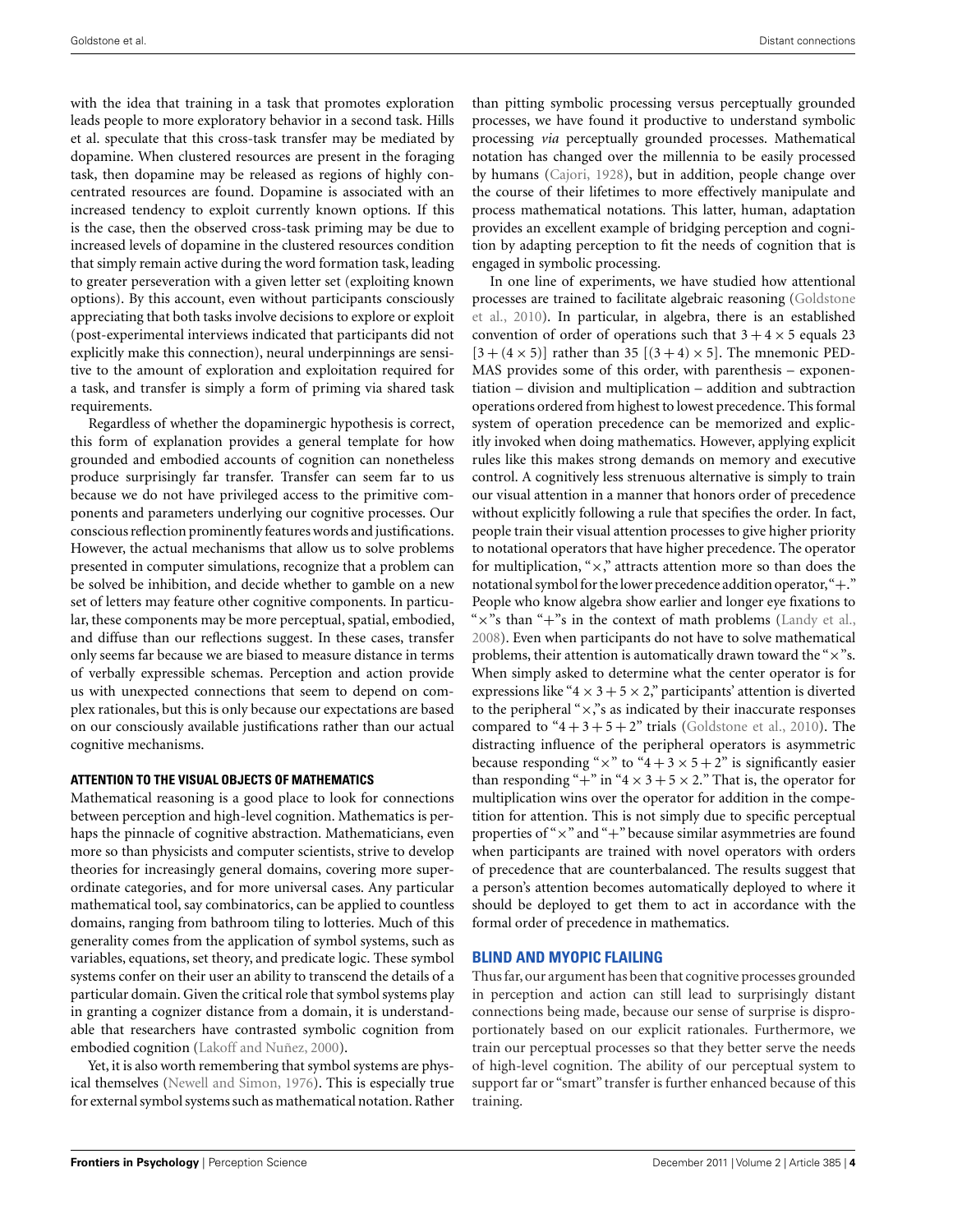At this point, we must dispel a certain tension between the two planks of this argument. On the one hand, we are arguing that we do not have privileged access to the perceptual and grounded processes that underlie our own cognition, and so we do not realize that seemingly dissimilar ball and population simulations intrinsically involve similar force- and space-based representations, or that foraging for spatial resources and finding words involve similar processes that mediate the explore–exploit tradeoff. On the other hand, we are also arguing that we train our perceptual processes to achieve apparently more sophisticated outcomes. A critic might well press us to say, "Which way is it? Do you think we have access to the perceptual processes that underlie our cognition? If not, how can we adjust them?"

In defending our simultaneous assertion of both claims, we begin by distinguishing two senses of "*so that* " in our argument that "we selectively improve our perceptual abilities *so that* the tasks that we need to perform are performed better." By one interpretation, "so that" means "with the intention that," implying that we strategically alter our perceptual abilities. By the second interpretation,"so that" means "with the end result that," implying that our perceptual abilities are altered naturally through an automatic, non-conscious process. Our primary claim is meant in the spirit of this latter interpretation, although we shall later return to the first interpretation.

#### **BLIND FLAILING**

There is strong evidence from the field of perceptual learning that points to the importance of a learner's goal on perceptual adaptation. Granted, goals are not everything. Even perceptual information that is irrelevant to a task can become sensitized [\(Watanabe et al., 2001](#page-9-0)), even if this information is in the visual periphery an[d below the threshold for conscious detection \(](#page-9-0)Seitz and Watanabe, [2005](#page-9-0)). However, there is at least as strong evidence that what is learned and how efficiently it is learned depends on the observer's task and goal. Even when sensitivity to a line orientation appears to have a relatively early locus of change, in that it does not transfer strongly across eyes or visual regions, it nonetheless depends on the observer's goals [\(Shiu and Pashler](#page-9-0), [1992\)](#page-9-0). Perceptual sensitization to the orientation of a line is much more robust when it is relevant for the task than when it is irrelevant. When observers are given the same stimuli in two conditions, but are required to make fine, subordinate-level categorizations in one condition and coarser, basic-level categorizations in the other, then greater selectivity of cortical regions implicated in object processing is found in the former condition [\(Gillebert et al.,](#page-8-0) [2008\)](#page-8-0). As a final example, perceptual discriminations are easier to make at boundaries between important categories for an observer, such as between a/p/and/b/phoneme that would be important for distinguishing "pats" from "bats." Evidence for this "categorical perception" effect from training studies and cross-linguistic comparisons indicates that it is not just perceptual sensitivities that are driving the categories, but rather the acquired categories are also driving perceptual sensitivities [\(Goldstone and Hendrickson,](#page-8-0) [2010\)](#page-8-0). All of these studies show that we get better at making exactly the perceptual discriminations that help us do what we want to do.

A conservative interpretation of these results is that perceptions are changing *with the end result that* performance improves. Strategic changes need not be implicated to account for the improvements. A mechanism that involves only random variation plus selection suffices. The effective strengths of neuronal connections are constantly varying. If a random change causes important discriminations to be made with increasing efficiency, then the changes can be preserved and extended. If not, the changes will not be made permanent. There may be other more goal-directed processes of neuronal change, but simple random variation with reinforcement that may be internally generated is all that is needed to systematically improve perceptual systems. Although apparently inefficient and "stupid," the "blind flailing" of random variation plus selection is surprisingly powerful. It features prominently in the theory of neuronal selection [\(Edelman,](#page-8-0) [1987\)](#page-8-0), and the development of perception and action systems. In a literal application of flailing, infants often flail their arms around while learning to control them [\(Smith and Thelen](#page-9-0), [1993\)](#page-9-0). The flails that are relatively effective in moving the arms where desired are reinforced, allowing an infant to gradually fine-tune their motor control.

The blind flailing observed during perceptual learning can be fruitfully compared to the role of randomness in genetic algorithms. Genetic algorithms mimic some aspects of natural evolution to solve high-dimensional and difficult search problems by employing random variation and selection [\(Holland, 1975;](#page-9-0) [Mitchell, 1996\)](#page-9-0). A pool of random candidate solutions is initialized by encoding solutions in the chromosome of individuals. The fitness of each of individuals' solution is assessed and then, a new generation of solutions is formed by recombining, and adding random mutations to, the previous generations' solutions. Over several generations, genetic algorithms are often able to produce close-to-optimal solutions to difficult search problems. We are not arguing that genetic algorithms provide, in general, an accurate account of human cognition. Rather, we introduce genetic algorithms as a strong example of what blind flailing can achieve by way of macroscopically systematic progress.

For our current purposes, the important feature of genetic algorithms is that manipulations at one level, the chromosome of an individual solution, are then tested at a higher level that is effectively blind to the specific chromosomal changes that have been made. Selections of individuals are made on the basis of the results of these higher level tests. For example, a genetic algorithm might be applied to solving the traveling salesperson problem (TSP) for a given arrangement of destinations, such that the destinations are visited in a sequence that minimizes the total distance of the journey. Solutions could be encoded in an individual's chromosome as the sequence of destinations, such as "1 2 3 4 5 6" or "6 4 5 2 3 1." Mutations could involve swapping pairs of destinations, transforming "6 4 5 2 3 1" into "4 6 5 2 3 1." Each solution can be assigned a fitness defined as the total path distance, assuming that the distances between every pair of destinations is known.

Importantly, a system like this evolves fitter low-level chromosomal representations based on some other system's (e.g., the evaluator of fitness) feedback,without ever having an explicit mapping of how those low-level representations produce a good high-level result. For the TSP, it is easy to point to exactly such a mapping – namely the function that takes a sequence of destinations and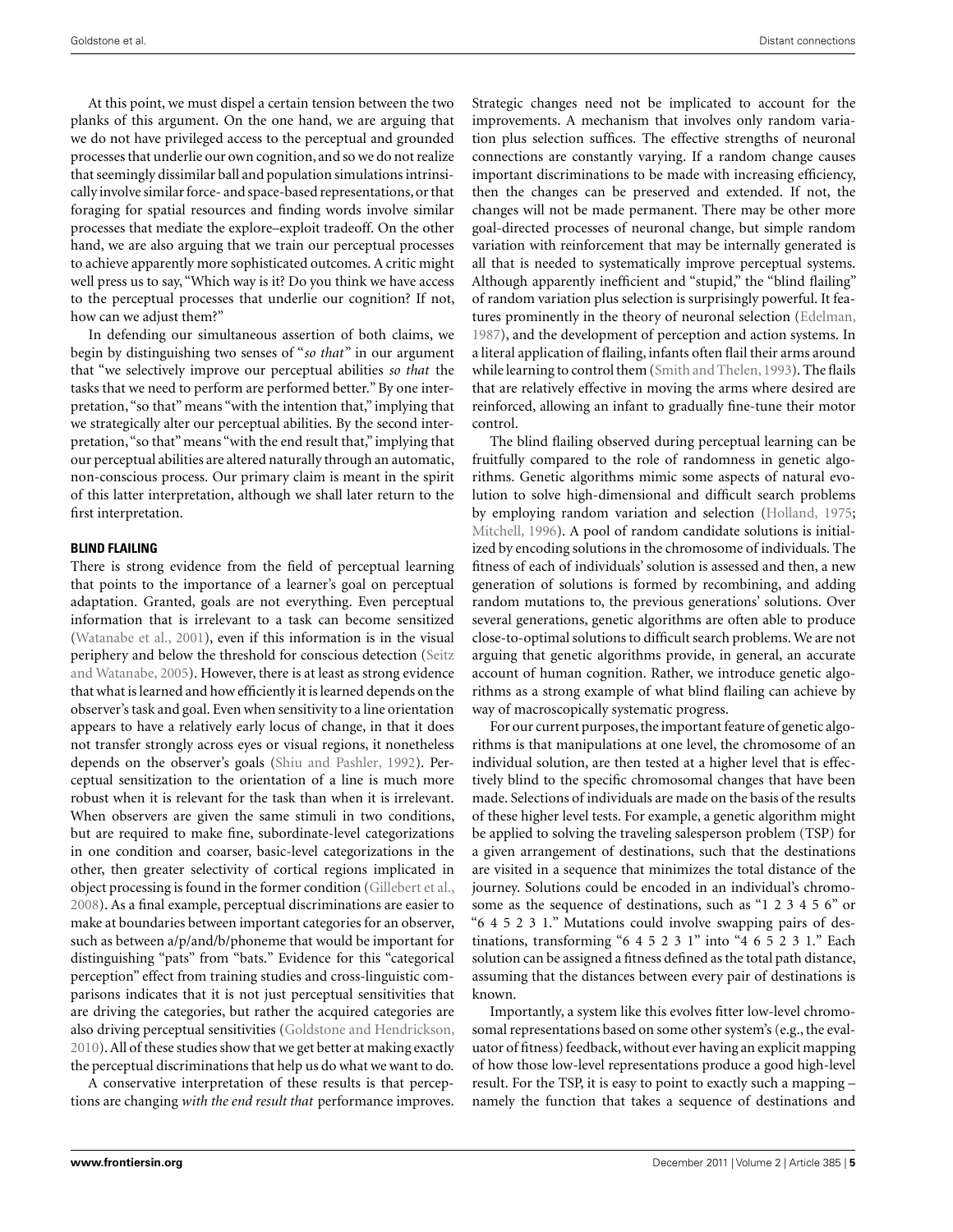produces a total distance. However, in this case, the mapping is possessed by only one system – the high-level evaluation. More generally, the mapping between low-level chromosomes and highlevel evaluations may be opaque or non-existent. When a male peacock is selected for its ability to attract females, then the mapping between the chromosome's coding of the male's body and its environmental fitness is not possessed by any single system, and is highly non-linear if it exists at all. Despite the potentially unknown/unknowable status of the mapping, it is nonetheless possible to evolve increasingly fit peacocks and TSP solutions. Similarly, blind flailing in the form of random changes to perceptual systems, combined with feedback on the changes' outcomes that is used to shape selection, can lead to systematic improvement to our perceptual processes. Both natural and artificial evolution give us strong precedents for the idea that short-term, blind flailing can lead to systematic improvement over a longer time course. Even if we completely lacked the ability to strategically refine our perception, our perceptual systems could still reliably adapt to become more congruent with the needs of high-level cognition.

### **MYOPIC FLAILING**

A conspicuous disanalogy between perceptual learning and evolutionary algorithms is that perceptual learning occurs within sentient agents. There is no strategic agent that looks down upon evolutionary processes with the aim of increasing their efficiency by directing evolution in particular directions<sup>1</sup>. However, in the case of people, we may be interested in tweaking our perceptual system so that the tasks we need to perform are performed better. Now,"so that"is being used in its other sense of "with the intention that." Merely desiring that our perceptual systems perform better provides no guarantee that they *will* do so. In fact, there are arguments suggesting that they will not cooperate with our intentions. Within cognitive science it is common to argue for the cognitive impenetrability of perception – the notion that what we perceive is not influenced by our beliefs, goals, or experiences [\(Pylyshyn,](#page-9-0) [2006\)](#page-9-0). A classic example is that the two lines of Müeller-Lyer illusion continue to *look* unequal even after we have just measured them, and hence we *know* that they are the same length. The claim for the cognitive impenetrability of perception is consistent with the notion of perceptual modules – that perceptual processes are generally structured such that we have access to their outputs, but no ability to adjust their internal workings [\(Fodor, 1983](#page-8-0)).

However, humans are impressively resourceful, and we have found a number of ways of affecting our perception at many different levels of processing. People purposefully"hack" their perceptual systems in order to facilitate performance. Often times, these hacks are still flailing, but they are not completely blind, merely myopic. To better appreciate the resourceful with which people manage to change their perceptual systems in order to accomplish tasks that they would have difficulty accomplishing otherwise, we outline a variety of pertinent cases. These cases illustrate mechanisms by which we alter, adjust, or adjust our perceptual abilities due to our intentional actions.

- (A) Changing our perceptual equipment
	- (1) Cupping one's hands behind one's ear to allow us to hear better in a particular direction.
	- (2) Pushing the skin around one's eye's to deform the eye's shape to make an image sharper.
	- (3) Clamping one's jaws tight to make one's ears less sensitive to noise.
	- (4) Arranging our fingers so as to create a small aperture in front of our eye with the intention of creating a sharper image of an object.
- (B) Strategically employing perceptual equipment
	- (5) When wine tasting, sloshing the wine around one's mouth so that it covers more taste buds, also sucking in a bit of air to make more molecules airborne, thus intensifying olfactory response.
	- (6) In a Stroop interference task, purposefully squinting one's eyes to facilitate ignoring the word that the colored ink forms.
	- (7) Explicitly remind oneself to assess the characteristics of clarity, cut, caret, and color when judging the quality of diamonds.
	- (8) Looking at a dim star not directly but in the periphery of one's eyes, where the concentration of rods is greater, and hence one's ability to detect faint light is greater.
	- (9) When trying to see a pass-through rather than bounce event in the ambiguous apparent motion sequence shown in **Figure 2**, track with one's eyes a ball moving persistently from left to right.
- (C) Long-term efforts to accelerate perceptual learning
	- (10) Self-exposure to important stimuli. For instance, the communal collection, publication, and distribution of sets of "interesting" and "non-interesting" results from



<sup>&</sup>lt;sup>1</sup>However, in the case of genetic algorithms, there is current research interest in systems that guide evolution by creating new heuristics that will then constrain future fitness evaluation [\(Burke et al.](#page-8-0), [2009](#page-8-0)).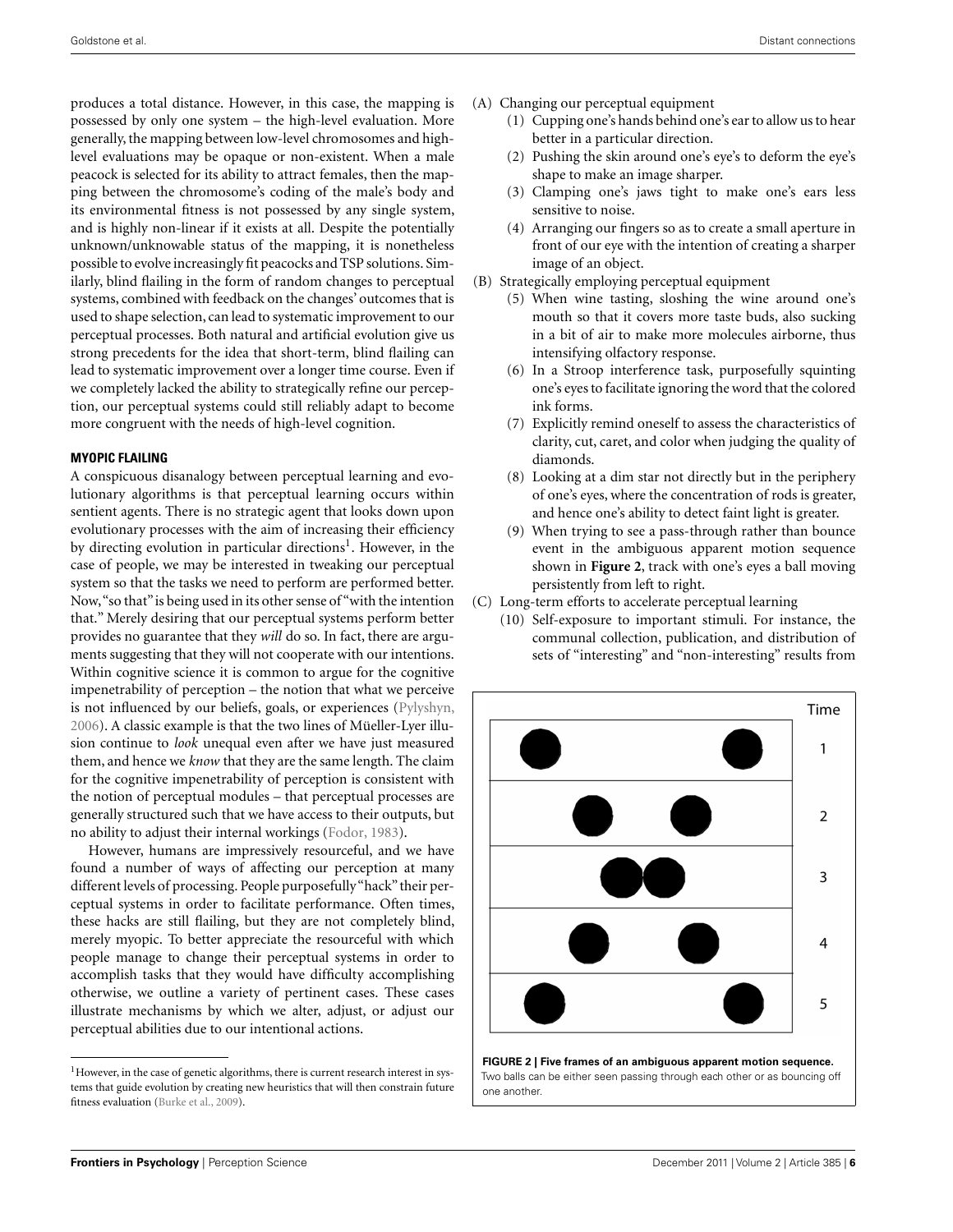cloud chamber experiments, in order to train new observers [\(Galison](#page-8-0), [1997\)](#page-8-0).

- (11) When trying to learn the distinction between monarch and viceroy butterflies, explicitly juxtaposing pairs of the butterflies to exploit the benefit of simultaneous comparison and contrast.
- (12) Giving oneself spaced, rather than massed, practice when trying to learn the difference between two species of mushrooms, so as to increase the impact on learning of each presentation.
- (13) Purposefully exposing oneself to different speakers and syllables when trying to learn a difficult speech sound discrimination such as high-rising versus lowdipping tones in Mandarin for native English speakers or/r/versus/l/for native Japanese speakers.
- (14) Training baseball batters to read numbers painted on baseballs to improve their ball tracking ability.
- (15) Placing paintings on the walls of a baby's room if one wishes for the baby to later have an easier time identifying and distinguishing the paintings.
- (D) Creating new perceptual objects to emphasize important properties
	- (16) UsingVenn diagrams to determine the different possible combinations for three binary variables.
	- (17) Rewriting a math equation, spacing notational element further apart if they have a relatively low order of precedence, to promote correctly solving it.
	- (18) Drawing a graph to better understand the nature of a three-way interaction from a psychology experiment.
- (E) Creating physical tools to allow us to perceive better
	- (19) Creating a telescope to view other planets.
	- (20) Putting ink on a ball before rolling it, so as to better inspect its trajectory.
	- (21) Creating a cloud chamber to view the trajectories of sub-atomic particles.
	- (22) Installing a cochlear implant to restore hearing to a deaf individual.

To be sure, not all of these examples are violations of cognitive impenetrability. Examples 11–13 are cases of an observer's goals influencing their perceptual categorizations. It could be argued that they are not relevant, though, to cognitive penetration because the goals are long-term rather than acting on-line during the processing of a single stimulus. We would argue, however, that these kinds of perceptual changes are more influential exactly because they are long-term and chronic, and the perceptual change becomes automatic once acquired [\(Shiffrin and Lightfoot, 1997](#page-9-0)). If we restrict the influence of goals to only interactive and on-line influences, then we systematically ignore the large class of situations in which we change the feed-forward characteristics of a perceptual system to make it more efficient for meeting our goals.

Examples like 9 are interesting because motion perception has been singled out as one of the strongest cases for a modularized perceptual system, with well-defined computational accounts [\(Ullman, 1979\)](#page-9-0) and localized brain regions (e.g., area MT). The fact that one's goals can change the motion that is subjectively perceived is compatible with motion perception being highly modular. Either people can systematically adjust the inputs to their perceptual apparatus to alter the computation of motion, or the parameters governing the computation of the object correspondences underlying motion perception [\(Dawson, 1991](#page-8-0)) can themselves be tuned by goals. There are numerous examples of such tuning being necessary to account for the influences of knowledge and context on motion perception [\(Palmer, 1999](#page-9-0)). Just because something is highly modular does not mean that it performs its function without variation or context-sensitivity. In the same way that a function or subroutine can take arguments that affect the computations performed within it, the computations within even a completely opaque perceptual black-box can be modulated, and if the perceptual module is to be responsive and robust, it must be.

The mechanisms described above for changing perceptions have been organized into five categories. The intention is not so much to draw sharp distinctions between these categories as to draw parallels across the categories. For example, we suspect that few people would naturally consider the mechanisms of (E) (except 21) to be perceptual changes at all. However, we see these mechanisms to be comparable to some of the mechanisms of (A). Cupping one's hands over one's ears seems importantly similar to building a telescope. They both extend the normal range of one's sensory organ. It seems less important that one extension is achieved by natural, bodily means, while the other by an inorganic tool. Likewise, there are strong parallels between the mechanisms of (D) and (E). We believe that creating perceptual tools like Venn and Feynman diagrams can be understood as deeply related to creating p[hysical](#page-9-0) [tools](#page-9-0) [that](#page-9-0) [extend](#page-9-0) [our](#page-9-0) [sensory](#page-9-0) [organs](#page-9-0) [\(](#page-9-0)Landy and Goldstone, [2005](#page-9-0)). A powerful new spatial representation changes how things look just as surely as a microscope does. Compelling examples have been empirically described for how diagrams help thinking by promoting new ways of perceiving. Providing a static diagram may help people see what two seemingly dissimilar instantiations of a"convergence schema" share [\(Gick and Holyoak,](#page-8-0) [1983\)](#page-8-0), and if a dynamic animation showing convergence is provided, then even greater transfer is achievable [\(Pedone et al.](#page-9-0), [2001](#page-9-0)). [Cheng's](#page-9-0) [\(2002](#page-9-0)) analysis of diagrams points to a suite of desirable properties of diagrams that allow them to serve as effective "cognitive prostheses": (1) they combine globally homogeneous with locally heterogeneous representations of concepts, (2) they integrate alternative perspectives, (3) they allow for expressions to be easily manipulated, and (4) they support compact and uniform procedures.

A new spatial representation does not always need to be physically instantiated to prove effective, once it has been internalized. The benefits of Venn diagrams, once understood, can be secured even when they are only internally generated. As useful as it is to offload cognitive tasks onto the environment [\(Clark](#page-8-0), [2009](#page-8-0)), it is often equally useful to internalize physical transformations. For example, one of the striking effects of learning the formalisms and diagrams for Signal Detection Theory is that they can become so well internalized that their possessor spontaneously sees connections between doctors diagnosing cancers and farmers determining which melons to ship, even when the learner does not prepare any external representation [\(Son and Goldstone, 2009](#page-9-0)). More generally, one of the best hopes for schooling is that students will learn new, habitual ways of seeing their world as a result of their formal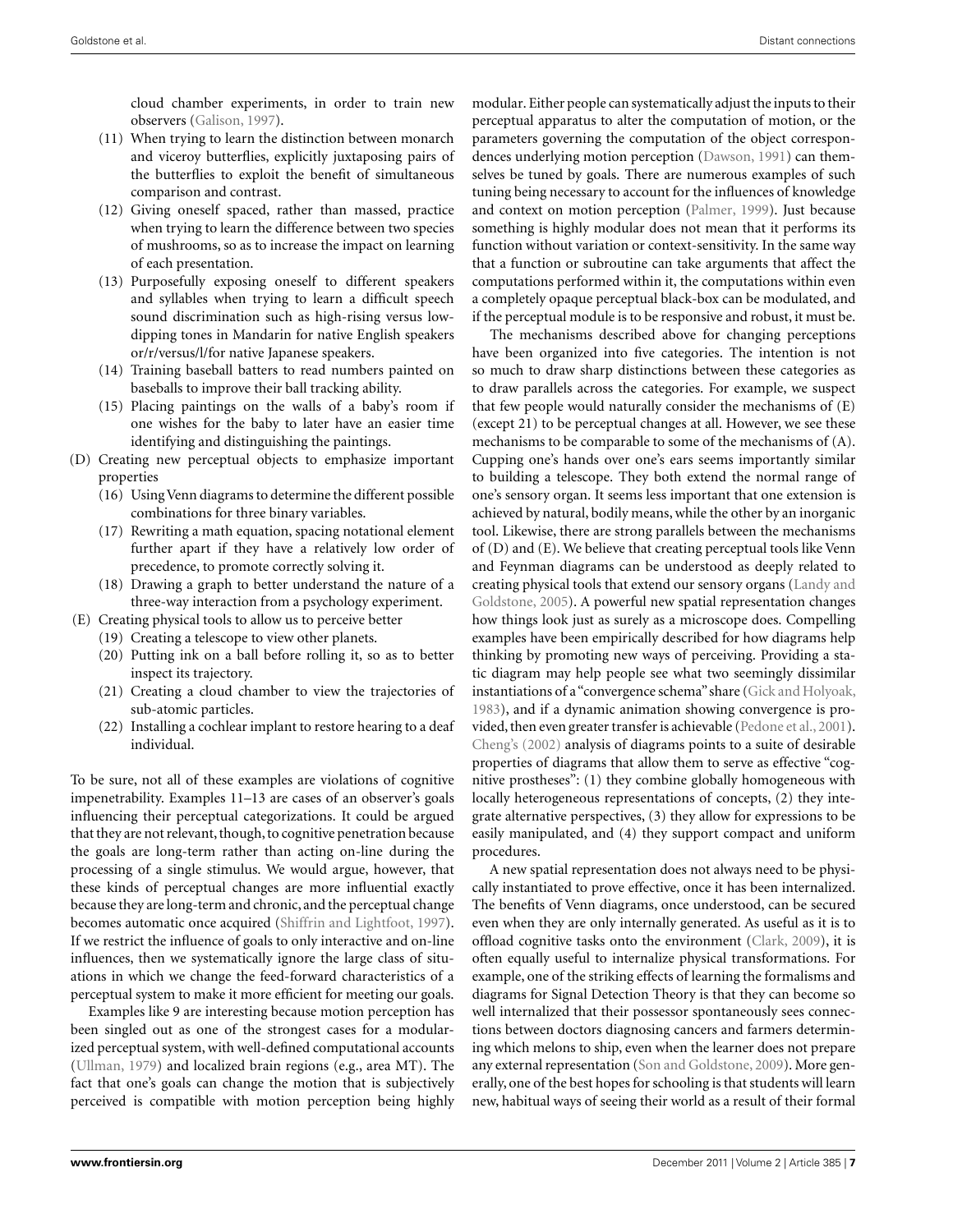education. Students will learn to see their world through the tools they have acquired.

The term "myopic flailing" is meant to be contrasted with the "blind flailing" of genetic algorithms and natural evolution. Myopic flailing conveys that people can educate their perceptions more efficiently than expected via pure random variation, even though their manipulations are less direct and straightforward than they would be if they could access and manipulate all aspects of the perceptual module. The classic chicken sexing expertise study by [Biederman and Shiffrar](#page-8-0) [\(1987](#page-8-0)) provides a good context for appreciating myopic flailing. In this study, novice participants were given a single page of instructions on how to categorize day-old baby chickens that elevated their performance at chick sexing with photographs from slightly above chance to approximately that of experts with 24 years of experience sexing chicks. The novice's impressive improvement with less than an hour of training is striking. It is highly unlikely that the novice's improvement is mostly due to perceptual learning. Most cases of perceptual learning are characterized by slow and protracted lear[ning over the course of weeks or years \(](#page-9-0)Shiffrin and Lightfoot, [1997](#page-9-0); [Goldstone, 1998](#page-8-0)). Perceptual learning is an example *par excellence* of the adage that "wisdom can not be taught." One cannot simply read a text-based book that has no illustrations if one wishes to become an expert dog show judge, gymnastics coach, wine taster, or umpire. One needs experiences to change one's perceptual system.

However, it would also be a mistake to completely ignore the beneficial influence of instructional words and verbal justifications. In the case of the chick sexing study, the rapidity of learning suggests that the novice participants already had the perceptual building blocks firmly in place needed to understand and follow the instructions, which featured phrases such as"look for two large cylindrical side lobes near the bottom of each picture" and "Male chicken genitals tend to look round and foolish like a ball or watermelon." This is a case of adaptation that is so clear-sighted that it does not qualify as "flailing" at all. In many cases of perceptual training, the accompanying words are not so directly actionable, but neither are they completely irrelevant. These are the cases where perceptual adaptation is best understood as operating via myopic flailing. Consider, for example, a radiologist instructing her students on how to distinguish between sarcoidosis and pulmonary alveolar proteinosis by looking for fissural beading versus a diffuse mosaic ground glass paving pattern without fibrosis. These perceptual features require months/years of training to develop. It is unlikely that a simple page of imageless instructions will ever suffice for their instruction, and medical schools have converged on training disease identification through a combination of describing bodily appearances and explaining causal bodily mechanisms. Features like "ground glass," "fibrotic," "paving pattern," "mossy," "ulcerated," and "pustulated" are not immediately understandable, and developing an operational understanding of them practically necessitates undergoing perceptual training by witnessing cases. However, the words are nonetheless useful for focusing one's attention on different aspects of a disease, such as its spatial distribution, color, arrangement, tactile feel, and texture. The words do not directly alter the internal workings of perceptual modules, but they do lead to more effective learning than

pure random selection. They provide myopic support for tuning perceptions.

A characteristic of many forms of expertise is that the expert has both a highly precise verbal vocabulary and an ability to perceptually parse objects from their domain in a coherent and expressive manner. These two characteristics are correlated because, we believe, each informs the development of the other. In most cases, words cannot *replace* experience for teaching perceptual skills, but they can facilitate perceptual skill learning, as anybody who has tried to learn to distinguish poisonous from edible mushrooms in a completely word-less, instruction-less, and inductive fashion would attest (in the unlikely event that they lived long enough to do so).

## **CONCLUSION**

There is little, if any, gap between perception and high-level cognition because perceptual systems adapt to fit the needs of high-level cognition. These adaptations may be either the result of random variation or more directed tuning. A person gaining experience with the world also acquires more knowledge about how low-level, physical transformations affect high-level cognitive outcomes. For this reason, blind flailing generally gives way to varying degrees of guided tuning through learning. Babies have difficulty even tracing the edges of a high-contrast object with their eyes. A psychophysicist studying color can separately isolate the saturation and brightness levels of an object. Most adults fall somewhere in between these two points, having intermediate-level access to visual properties. Once a visual property has been isolated, it can then be strategically tuned. Before a person has learned to isolate saturation from brightness, it is difficult or impossible for them to selectively [attend to just one of these dimensions \(](#page-8-0)Goldstone and Steyvers, [2001](#page-8-0)). Afterward, they have strategic control over which dimensions they will use for a particular purpose. Thus, people not only learn to attend to perceptual dimensions to address their needs; they also learn how to learn to attend to dimensions. This meta-learning represents the transition from a relatively uncontrolled, random search for a method to improve perceptual processing to a relatively controlled and guide done.

Perceptual learning, and perceptual learning learning, serve to increase the sophistication of our perceptual processes. The result is that people's perceptual processes can support what appear to be long-distance connections requiring formal abstractions. The primary advantage of long-distance connections that are based on perceptual rather than formal symbolic processes is that they are more likely to exist! Formalisms provided by mathematics and logic are typically cognitively inert unless they are grounded in perceptual processes. They are inert in the sense that people are unlikely to realize that two situations are governed by the same formalism, unless they are given a hint to connect the situations. As such, these connections are not likely to be made through application of formalisms.

The promise of making connections based on learned perceptual properties is that the connections can be automatically forged because they are perceptual, but they can nonetheless be sophisticated because they are learned. Strategies and goals shape perceptual learning via "myopic flailing" (see Materials and Methods 10–15), but importantly, once the learning has transpired,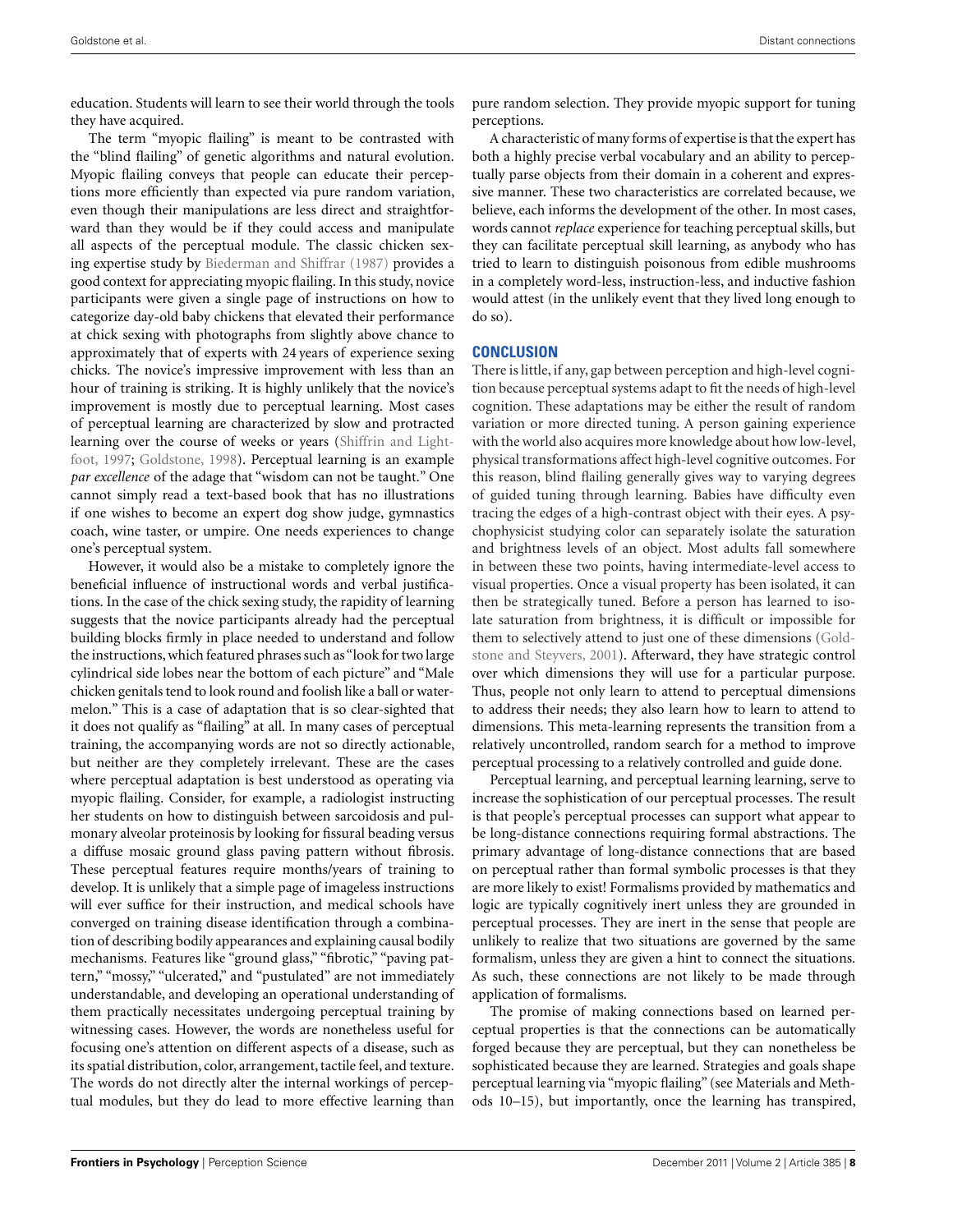<span id="page-8-0"></span>it is automatically deployed during perception. Even when perceptions cannot be semi-permanently changed via learning, the other methods describe ways of manipulating perceptions so as to overcome some of their limitations.

This perspective on achieving sophisticated reasoning through perceptual manipulation can be contrasted with the Quine an approach of trumping perception by higher level reasoning, rules, and the application of definitions. In practice, both kinds of processes must occur. Determining the causes and consequences of each process would constitute a fertile research program, with perhaps even neural correlates. For example, for cases in which perceptual processes are trumped by rules, we might expect frontal cortex to exhibit heightened activity, and to actively inhibit more posterior perceptual regions. In contrast, when perceptual processes are adapted to subserve formal thought, then posterior cortical regions may assume particular importance. This decomposition into modules is roughly compatible with empirically observed neural supercessions –cases in which controlled, initial performance is governed by different neural populations than subsequent automatic processing [\(Procyk et al., 2000](#page-9-0)). For example, when a monkey first learns to associate a novel stimulus with a response, some cells with in the supplementary eye fields (SEF) of the dorsal–medial surface of the frontal lobe are highly active, but become decreasingly active with repetition of the stimulus. Other cells show the opposite tendency, becoming increasingly active as the response to a novel stimulus is learned (Chen and Wise, 1995). This pattern of complimentary controlled and automatic processes fits the above developed account in that we have argued that controlled processes operate to make themselves obsolescent by modifying perception over a protracted

#### **REFERENCES**

- Barsalou, L. W. (2008). Grounded cognition. *Annu. Rev. Psychol.* 59, 617–645.
- Biederman, I., and Shiffrar, M. M. (1987). Sexing day-old chicks: a case study and expert systems analysis of a difficult perceptual-learning task. *J. Exp. Psychol. Learn. Mem. Cogn.* 13, 640–645.
- Burke, E. K., Hyde, M. R., Kendall, G., Ochoa, G., Ozcan, E., and Woodward, J. R. (2009). "Exploring hyper-heuristic methodologies with genetic programming,"in*Computational Intelligence: Collaboration, Fusion and Emergence*, eds C. Mumford and L. Jain (New York: Springer), 177–201.
- Byrge, L.A., and Goldstone, R.L. (2011). "Distinguishing levels of grounding that underlie transfer of learning," in *Proceedings of the Thirty-Third Annual Conference of the Cognitive Science Society* (Boston, MA: Cognitive Science Society), 2818–2823.
- Cajori, F. (1928). *A History of Mathematical Notations*. La Salle, IL: Open Court Publishing Company.
- Chen, L. L., and Wise, S. P. (1995). Neuronal activity in the supplementary eye field during acquisition

of conditional oculomotor associations. *J. Neurophysiol.* 73, 1101–1121.

- Cheng, P. C. H. (2002). Electrifying diagrams for learning: principles for complex representational systems. *Cogn. Sci.* 26, 685–736.
- Chi, M. T. H., Feltovich, P., and Glaser, R. (1981). Categorization and representation of physics problems by experts and novices. *Cogn. Sci.* 5, 121–152.
- Clark, A. (2009). *Supersizing the Mind*. Oxford, UK: Blackwell.
- Dawson, M. R. (1991). The how and why of what went where in apparent motion: modeling solutions to the motion correspondence problem. *Psychol. Rev.* 98, 569–603.
- Day, S., and Goldstone, R. L. (2011). Analogical transfer from a simulated physical system. *J. Exp. Psychol. Learn. Mem. Cogn.* 37, 551–567.
- Detterman, D. R. (1993). "The case for prosecution: transfer as an epiphenomenon,"in*Transfer on Trial: Intelligence, Cognition, and Instruction*, eds D. K. Detterman and R. J. Sternberg (Westport, CT: Ablex), 17–38.
- Edelman, G. (1987). *Neural Darwinism: The Theory of Neuronal Group Selection*. New York: Basic Books.

course of training. While our account is similar in some ways to theories positing a split between rule-based versus automatic, association-based reasoning [\(Sloman, 1996](#page-9-0)), our account focuses on the development of new perceptual processes rather than simply association learning, and points to ways in ways in which our rule-based system guides and informs the construction of perceptual processes.

One advantage of training over trumping perception is that the opportunities provided by rich and nuanced interpretations available from a highly evolved and trained perceptual system are not relinquished. As a consequence of the automatic and strategic changes to perception, people can perceive connections between balls and city growth (they can both be resonance systems), toilets and hare–lynx populations (they are both negative feedback systems), and a general surrounding a fortress and removing a tumor by concentrating multiple lasers at the tumor (they are both example of converging forces to overcome an entity). Once bridges are built between these *prime facie* distant but deeply related situations, knowledge and inferences can freely move from one to the other. Connections can be made between situations that, at first, may not appear related at all, because trained appearances can go far beyond first appearances.

## **ACKNOWLEDGMENTS**

This research was supported in part by National Science Foundation REESE grant 0910218 and Department of Education IES grant R305A1100060. The authors would like to thank Josh Brown, Lisa Byrge, Paulo Carvalho, Samuel Day, Keith Holyoak, Melanie Mitchell, Jessie Peissig, Luis Rocha,Michela Tacca, and LarryYaeger for helpful comments.

- Fodor, J. A. (1983). *Modularity of Mind: An Essay on Faculty Psychology*. Cambridge, MA: MIT Press.
- Galison, P. L. (1997). *Image and Logic: A Material Culture of Microphysics*. Chicago: University of Chicago Press.
- Gentner, D. (1988). Metaphor as structure mapping: the relational shift. *Child Dev.* 59, 47–59.
- Gick, M. L., and Holyoak, K. J. (1983). Schema induction and analogical transfer. *Cogn. Psychol.* 15, 1–38.
- Gillebert, C. R., Op de Beeck, H. P., Panis, S., and Wagemans, J. (2008). Subordinate categorization enhances the neural selectivity in human object-selective cortex for fine shape discriminations. *J. Cogn. Neurosci.* 21, 1054–1064.
- Goldstone, R. L. (1998). Perceptual learning. *Annu. Rev. Psychol.* 49, 585–612.
- Goldstone, R. L., and Hendrickson, A. T. (2010). Categorical perception. *Wiley Interdiscip. Rev. Cogn. Sci.* 1, 65–78.
- Goldstone, R. L., Landy, D. H., and Son, J. Y. (2010). The education of perception. *Top. Cogn. Sci.* 2, 265–284.
- Goldstone, R. L., and Sakamoto, Y. (2003). The transfer of abstract principles governing complex adaptive systems. *Cogn. Psychol.* 46, 414–466.
- Goldstone, R. L., and Steyvers, M. (2001). The sensitization and differentiation of dimensions during category learning. *J. Exp. Psychol. Gen.* 130,116–139.
- Goldstone, R. L., and Wilensky, U. (2008). Promoting transfer through complex systems principles. *J. Learn. Sci.* 17, 465–516.
- Goodman, N. (1972). "Seven strictures on similarity," in *Problems and Projects*, ed. N. Goodman (NewYork: The Bobbs-Merrill Co.), 437–447.
- Gross, W. L., and Greene, A. J. (2007).Analogical inference: the role of awareness in abstract learning. *Memory* 15, 838–844.
- Hills, T. T., Todd, P. M., and Goldstone,R. L. (2008). Search in external and internal spaces. *Psychol. Sci.* 19, 676–682.
- Hills, T. T., Todd, P. M., and Goldstone, R. L. (2010). Priming a central executive search process: exploration and exploitation in generalized cognitive search processes.*J. Exp. Psychol. Gen.* 139, 560–609.